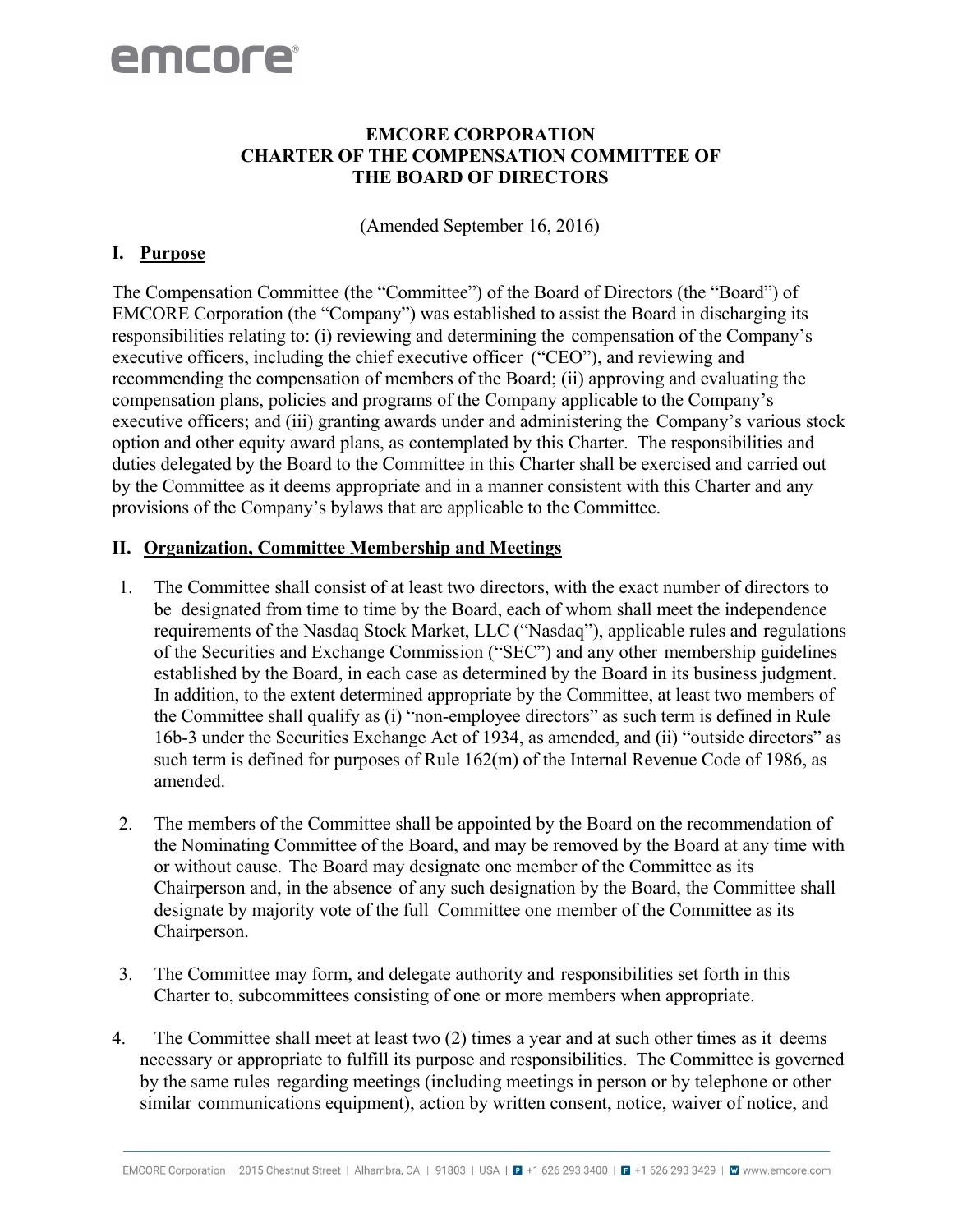quorum and voting requirements as are applicable to the Board in accordance with the bylaws of the Company. The Committee may, at its discretion, invite members of the Company's management or others to attend Committee meetings. All directors that are not members of the Committee may attend and observe meetings of the Committee unless otherwise determined by the Committee, but will not be entitled to vote.

5. The Committee shall maintain written minutes of its meetings, which minutes will be filed in the corporate minute book of the Company.

## **III. Compensation Policy**

The Board believes that compensation of executive officers should be fair to both employees and shareholders, externally competitive, and designed to align very closely the interests of executive officers with those of the Company's shareholders. The Company's executive compensation program is designed to attract, motivate, reward and retain superior management talent.

## **IV. Committee Duties and Responsibilities**

## **A. Executive Compensation**.

- 1. *General.* The Committee shall periodically review (i) the Company's overall compensation and benefit policies and programs applicable to the Company's executive officers, (ii) the processes to recruit, retain and develop the Company's executive officers, and (iii) the Company's organizational structure. The Committee may adopt principles of compensation to guide its efforts and may, from time to time, review and revise such principles as it deems appropriate.
- 2. *Chief Executive Officer Compensation*. The Committee shall at least annually review and approve the corporate goals and objectives relevant to CEO compensation, evaluate at least annually the CEO's performance in light of those goals and objectives, and determine and approve the CEO's compensation level (including, as applicable, salary, annual incentive bonuses or other short-term or long-term incentive awards, retirement benefits, equity awards, other special benefits or perquisites, change-in-control or other severance benefits and the terms of any agreements setting forth the foregoing) based on this evaluation, subject to any employment contract that may be in effect. The CEO may not be present during voting or deliberations by the Committee with respect to the CEO's compensation.
- 3. *Compensation of Other Executives.* The Committee shall at least annually review and approve the corporate goals and objectives relevant to compensation of the other executive officers of the Company and evaluate at least annually executive officer performance in light of those goals and objectives, in each case taking into consideration any recommendations to the Committee by the Company's CEO, and determine and approve the compensation levels (including, as applicable, salary, annual incentive bonuses or other short-term or long-term incentive awards, retirement benefits, equity awards, other special benefits or perquisites, change-in-control or other severance benefits and the terms of any agreements setting forth the foregoing) of such executive officers, subject to any employment contract that may be in effect.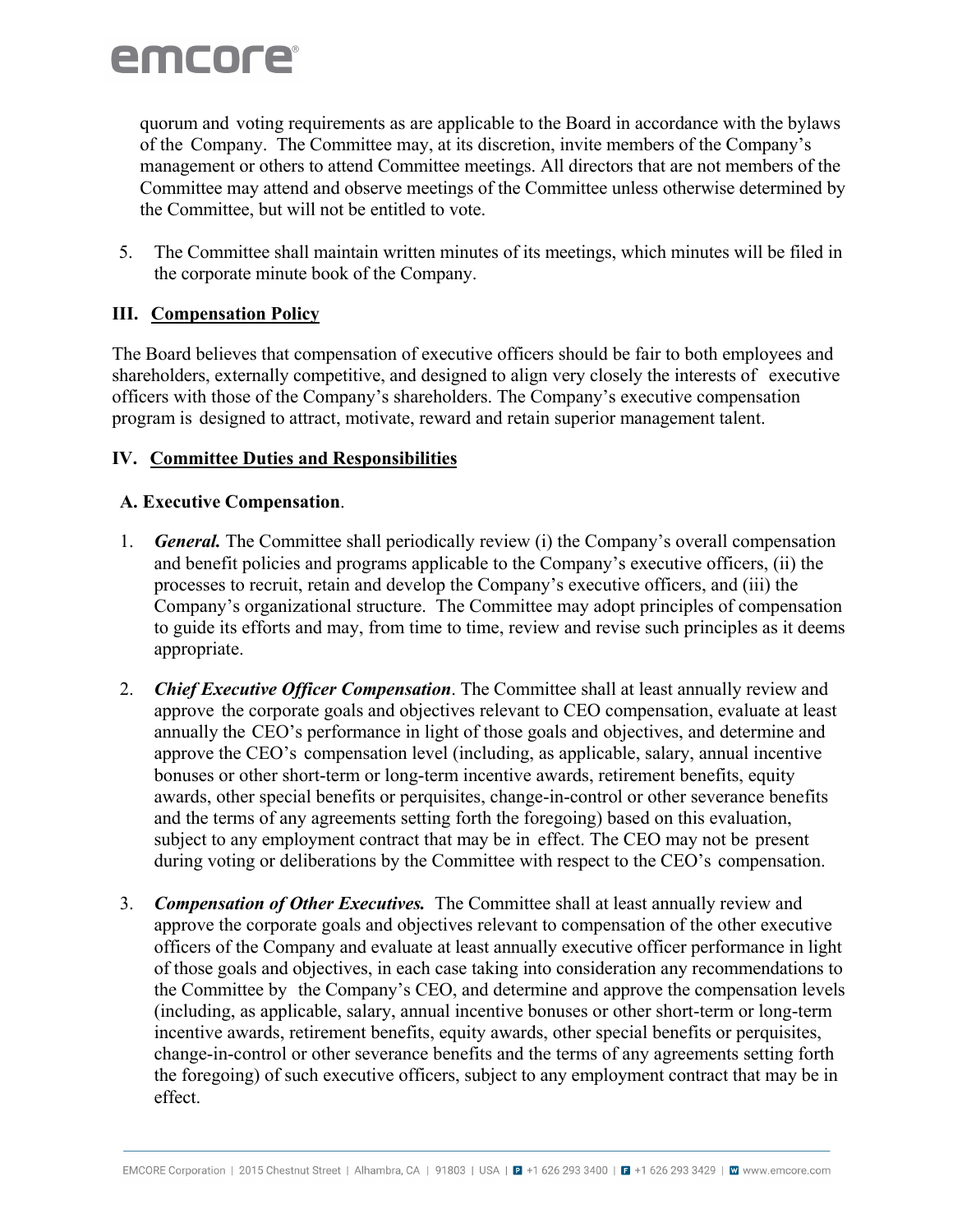#### **B. Incentive Compensation Plans**.

- 1. *Administration*. Except as otherwise determined by the Board, the Committee shall administer all non-equity incentive compensation plans; grant, amend and distribute nonequity incentive awards; and determine eligibility, award criteria and other terms and conditions applicable to each non-equity incentive award, in each case as applicable to the Company's executive officers. Except as otherwise determined by the Board, the Committee shall also administer all equity-based compensation plans of the Company; grant, amend and distribute equity-based awards to the Company's employees under such plans; and determine eligibility, award criteria and other terms and conditions applicable to each equity award to the Company's employees.
- 2. *Grants.* The Committee shall make recommendations to the Board concerning the adoption, amendment and termination of all equity-based compensation plans as well as incentive compensation plans applicable to the Company's executive officers. Shareholders shall be given the opportunity to vote on compensation plans, as well as material revisions to the terms of such plans, whenever a shareholder vote is required under the listing standards of the Nasdaq or otherwise determined to be appropriate by the Committee.

**C. Director Compensation**. The Committee shall periodically review and make recommendations to the Board with respect to the compensation of directors, including Board and committee retainers, meeting fees, if any, equity-based compensation, and such other forms of compensation as the Committee may consider appropriate.

**D. Overall Compensation Structure**. In addition to reviewing and setting compensation for the Company's executive officers, the Committee shall, from time to time, review with management the overall compensation structure for all Company employees. In doing so, the Committee may consider the fact that incentives may vary by industry and by job.

**E. Biannual Stock Option Reviews.** For as long as the Company determines to maintain its Incentive Stock Option Grant Policy in effect, the Committee shall conduct a biannual review of all stock option grants under all applicable equity plans to ensure compliance with the Company's Incentive Stock Option Grant Policy and applicable equity plans. The Committee may rely on outside professionals to assist it in its review. The Committee shall report the findings of its review to the Board at the next regularly scheduled Board meeting.

**F. Compensation Risk.** The Committee shall periodically review the Company's incentive compensation arrangements to determine whether they encourage excessive risk-taking, review and discuss at least annually the relationship between risk management policies and practices and compensation, and evaluate compensation policies and practices that could mitigate any such risk.

**G. Say on Pay Votes.** The Committee shall (i) oversee the Company's compliance with SEC rules regarding stockholder approval of certain executive compensation matters, including advisory votes on executive compensation and the frequency of such votes, as required by Section 14A of the Securities Exchange Act of 1934, as amended ("Say on Pay Votes"), and (ii) review the results of the most recent Say on Pay Votes.